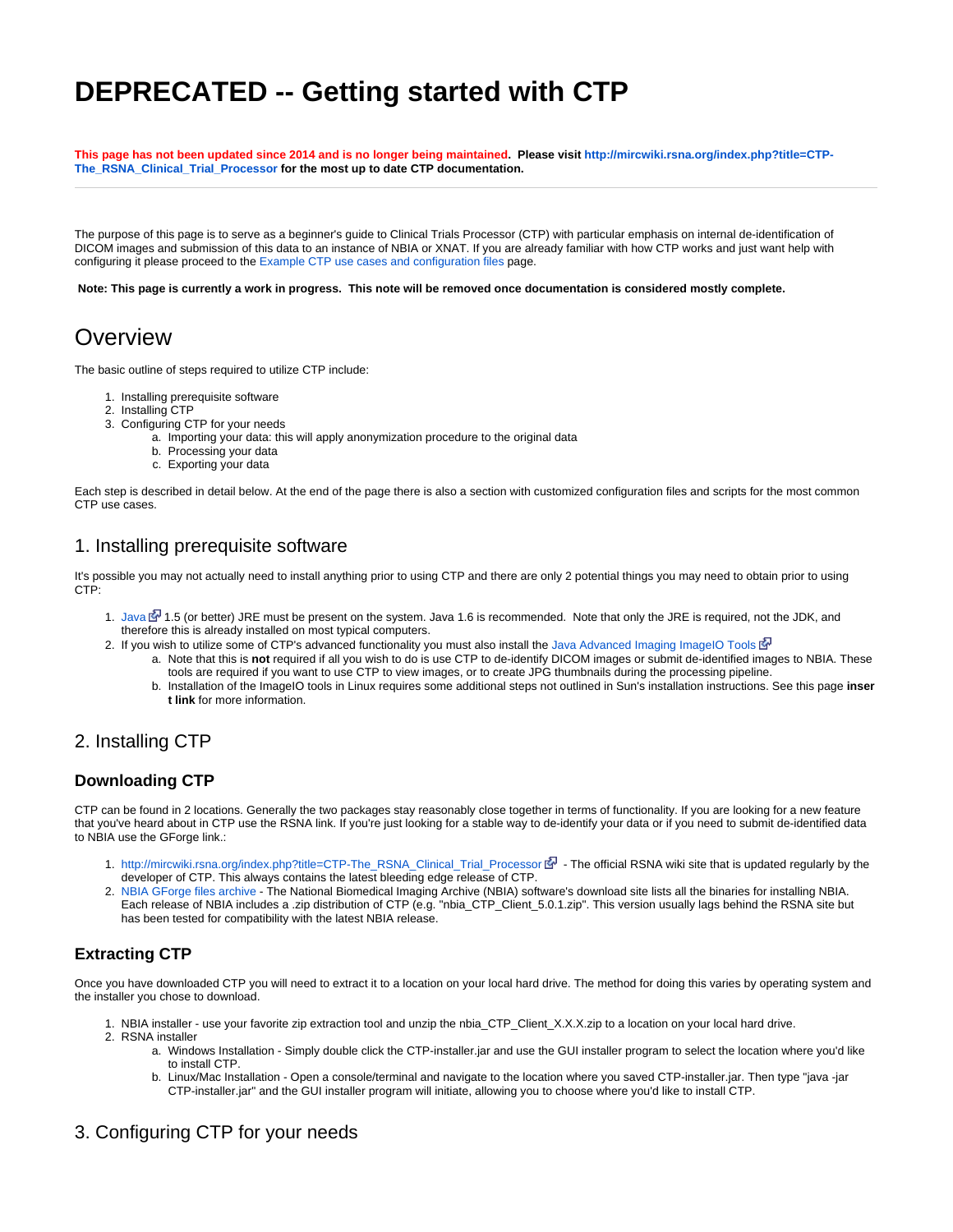Once you've installed CTP you must setup some configuration options prior to running it. All of these options are specified with the **config.xml** file located in the root of the CTP installation directory. This can be easily modified using any text editor and is divided into several "pipeline stages" for importing, processing, and exporting your data. The rest of this section explains the basic structure of the **config.xml** file.

An example below describes a customized config.xml file is shown below. The pipeline described by this script will receive DICOM data on port 24104, anonymize them using the script and lookup table you can specify, and save the anonymized data in the specified root. Script, lookup table and root are marked in the script.

#### **config.xml**

```
<Configuration>
  <Server port="24080"/>
   <Pipeline name="Main Pipeline">
     <ImportService 
               name="dicomImport"
               id="dicomImport"
               class="org.rsna.ctp.stdstages.DicomImportService"
               root="roots/dicomImportService" 
                port="24104" 
               logConnections="no"
               suppressDuplicates="no" />
     <Processor
            name="pixel-checker"
            id="pixel-checker"
            class="org.rsna.ctp.stdstages.DicomFilter"
            root="roots/pixel-checker" 
            script="scripts/pixel-checker-filter.script"
            quarantine="quarantines/pixel-checker" />
     <Processor
            name="idmap"
            class="org.rsna.ctp.stdstages.IDMap"
            root="roots/idmap" />
    <StorageService
            name="storage"
            id="storage"
            class="org.rsna.ctp.stdstages.FileStorageService"
            root="/projects/qin/CTPStorageDir" <!-- ROOT: CUSTOMIZE THIS! --!>
            type="month"
            timeDepth="0"
            acceptDuplicateUIDs="yes"
            acceptDicomObjects="yes"
            acceptXmlObjects="no"
            acceptZipObjects="no"
            acceptFileObjects="no" 
            returnStoredFile="yes"
            quarantine="quarantines/storage" />
     <Anonymizer
       name="DicomAnonymizer"
       class="org.rsna.ctp.stdstages.DicomAnonymizer"
       root="de-id/dicom-anonymizer"
       script="scripts/QIN-PROSTATE-BWH.script" <!-- SCRIPT: CUSTOMIZE THIS! --!>
       lookupTable="scripts/bwh_deid_list_internal.txt" <!-- LOOKUP TABLE: CUSTOMIZE THIS! --!>
       quarantine="quarantines/dicom-anonymizer" />
   </Pipeline>
</Configuration>
```
Anonymizer script defines the rules for DICOM anonymization. You can use the default CIP CTP script available here: [https://wiki.nci.nih.gov/download](https://wiki.nci.nih.gov/download/attachments/39295860/ctp-s142-cleaner.script) [/attachments/39295860/ctp-s142-cleaner.script](https://wiki.nci.nih.gov/download/attachments/39295860/ctp-s142-cleaner.script) as the starting point for customization. This script allows you to choose which tags you would like to keep /remove/change, and allows you to offset the dates.

Lookup table is optional, and when specified, it allows to map the original IDs to the anonymized patient IDs. The format of this file is the following: